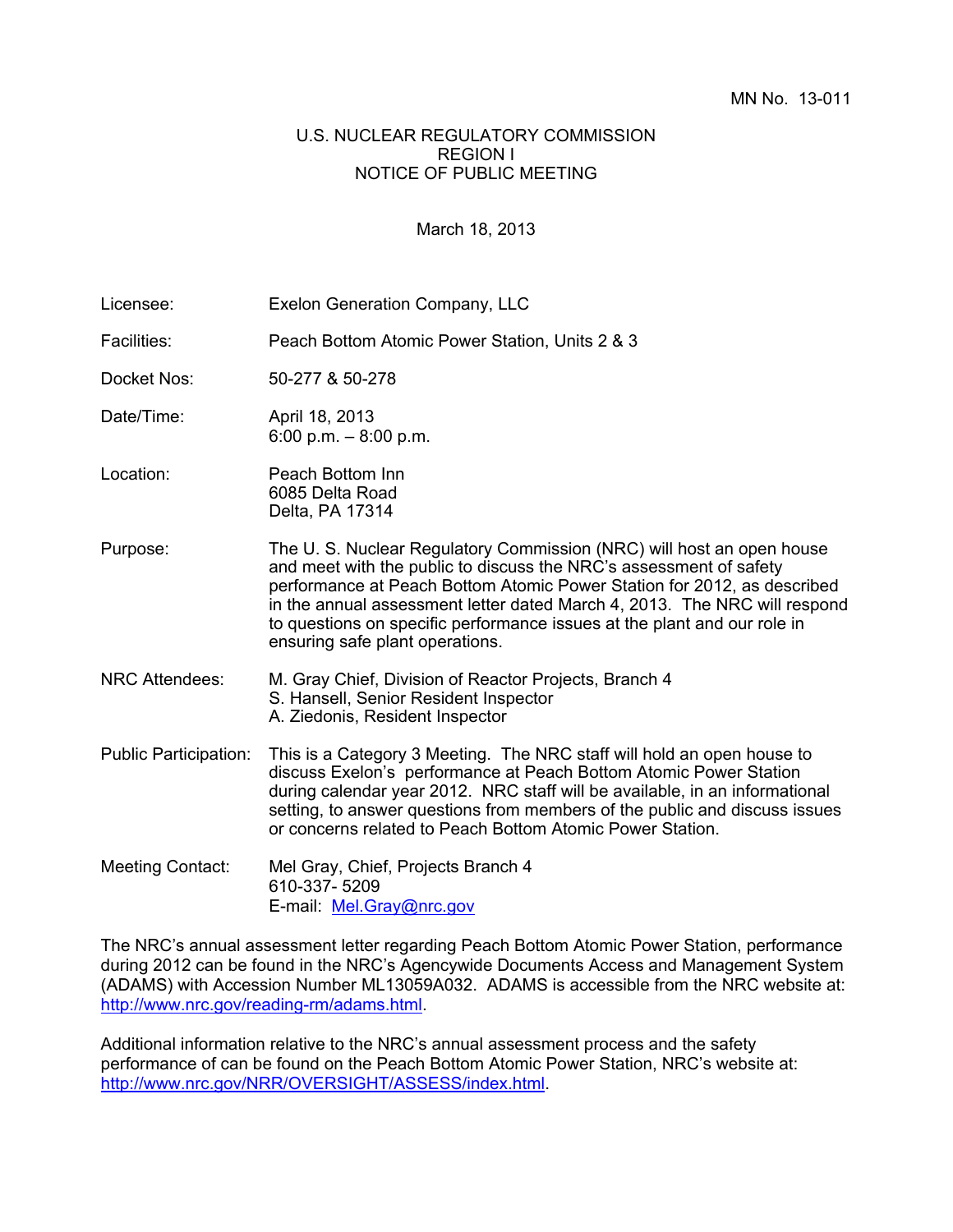The NRC's Policy Statement, "Enhancing Public Participation in NRC Meetings," effective May 28, 2002, applies to this meeting. The policy statement may be found on the NRC website, http://www.nrc.gov/reading-rm/doc-collections/commission/policy/67fr36920.html, and contains information regarding visitors and security.

The NRC provides reasonable accommodation to individuals with disabilities where appropriate. If you need a reasonable accommodation to participate in this meeting, or need the meeting notice or other information from the meeting in another format (e.g., Braille, large print), please notify the NRC's meeting contact. Determinations on requests for reasonable accommodation will be made on a case-by-case basis. Persons requiring assistance to attend the meeting shall make their requests known to the NRC meeting contact no later than two business days prior to the meeting.

Attendance by other NRC personnel at this meeting should be made known by April 11, 2013, via telephone to the NRC meeting contact.

Meetings are sometimes canceled or rescheduled as a result of unforeseen circumstances. Please confirm the meeting schedule on the NRC website under public meetings.

Approved by: **/RA/** 

 Mel Gray, Chief Projects Branch 4 Division of Reactor Projects

cc: Distribution via ListServ